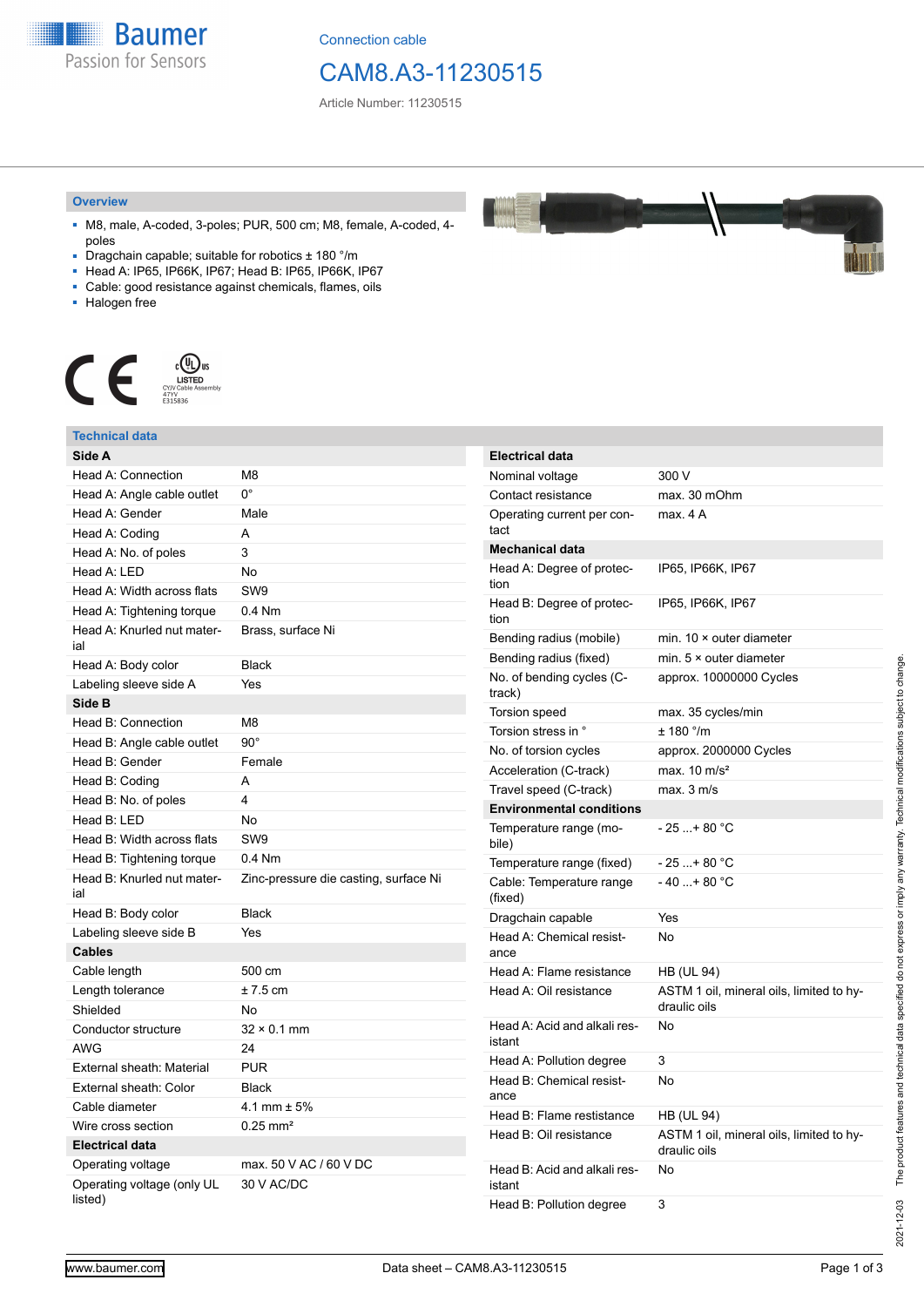

Connection cable

### CAM8.A3-11230515

Article Number: 11230515

#### **Technical data**

**Technical drawing**

**Side A**

### **Environmental conditions**

Cable: Chemical resistance Good (DIN EN 60811-404)

Cable: Flame resistance Conform UL 1581 §1090 (H); CSA FT2; IEC 60332-2-2

#### **Environmental conditions**

Cable: Silicone-free Yes

Cable: Oil resistance Good (DIN EN 60811-404)

### **Side B**

### **Technical drawing**





#### **Coding**